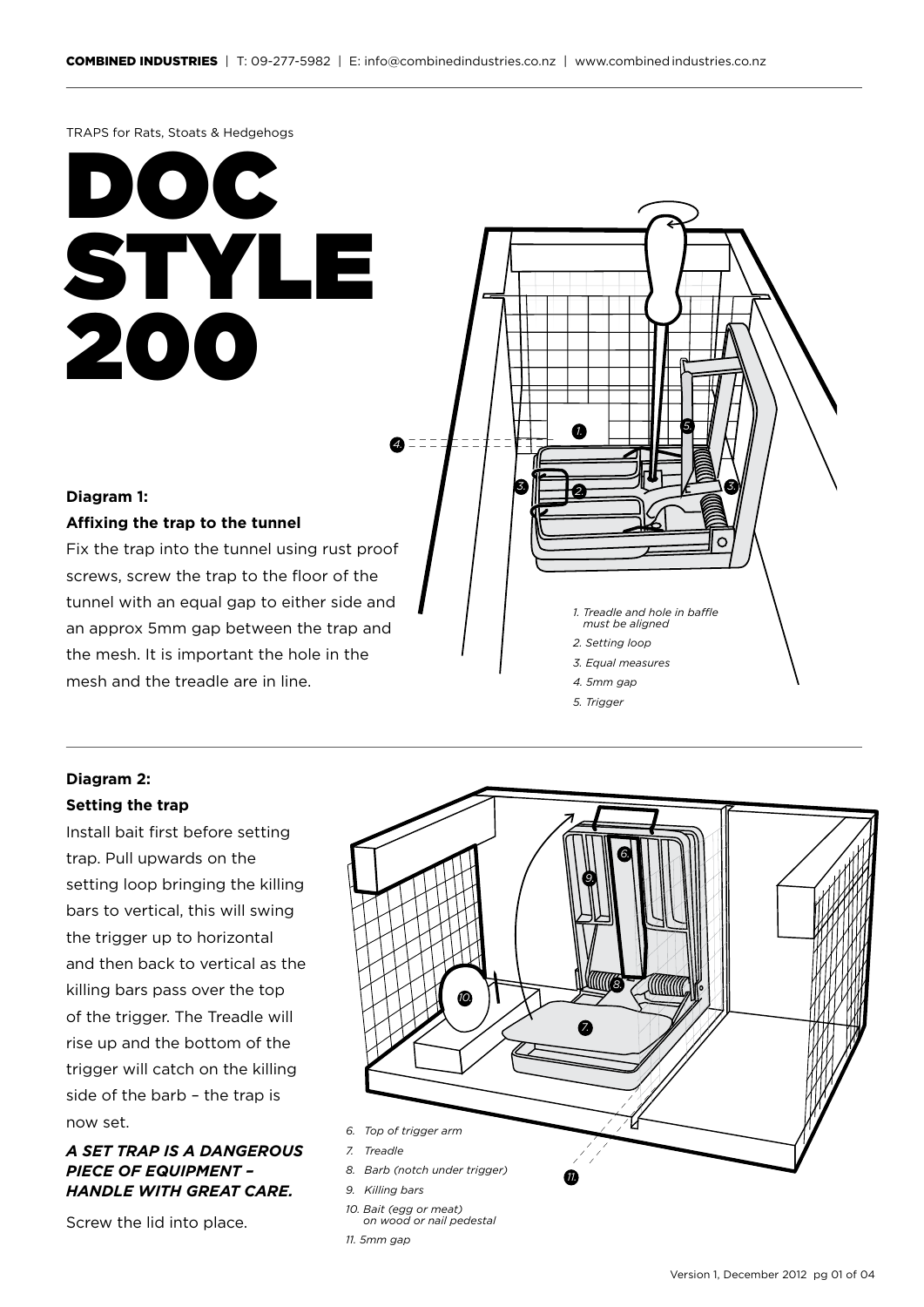#### TRAPS DOC STYLE 200

## TUNNEL DESIGNS

Traps can be installed one per box or two per box with entry for the predator from either end. Where Weka are present the distance between the outer and inner mesh baffles must be increased.

All dimensions given are internal dimensions so boxes can be made from whatever timber is available, but treated timber is recommended.

## **Single set tunnel design**

In areas where Weka are present, the tunnel length is 535mm, the distance from the end mesh to the internal mesh increases from 130mm to 265mm.

\*Internal width x height measurements: 215mm x 195mm

### **Materials:**

- All timber H4 treated radiata or similar.
- Ends and baffles 19mm galvanised welded mesh.
- 75mm galvanised a/groove decking nails.
- \*\*It is recommended that the lid is made from plywood so it doesn't warp and split in the weather.

*5.*

- *1. Saw grooves*
- *2. Spacer 215 x 40 x 25mm*
- *3. Full mesh. Use 19mm welded mesh for all.*
- *4. Internal Baffle (mesh). Baffle hole 3 (horizontal) x 4 (vertical) meshes, centre to be aligned with centre of treadle on trap and offset to hole in external mesh. Use 19mm welded mesh.*
- *5. External end hole 3x3 meshes*
- *6. Lid and base 400 x 255 x 25mm*
- *7. Sides 400 x 200 x 25mm*
- *8. Trap positional guide*

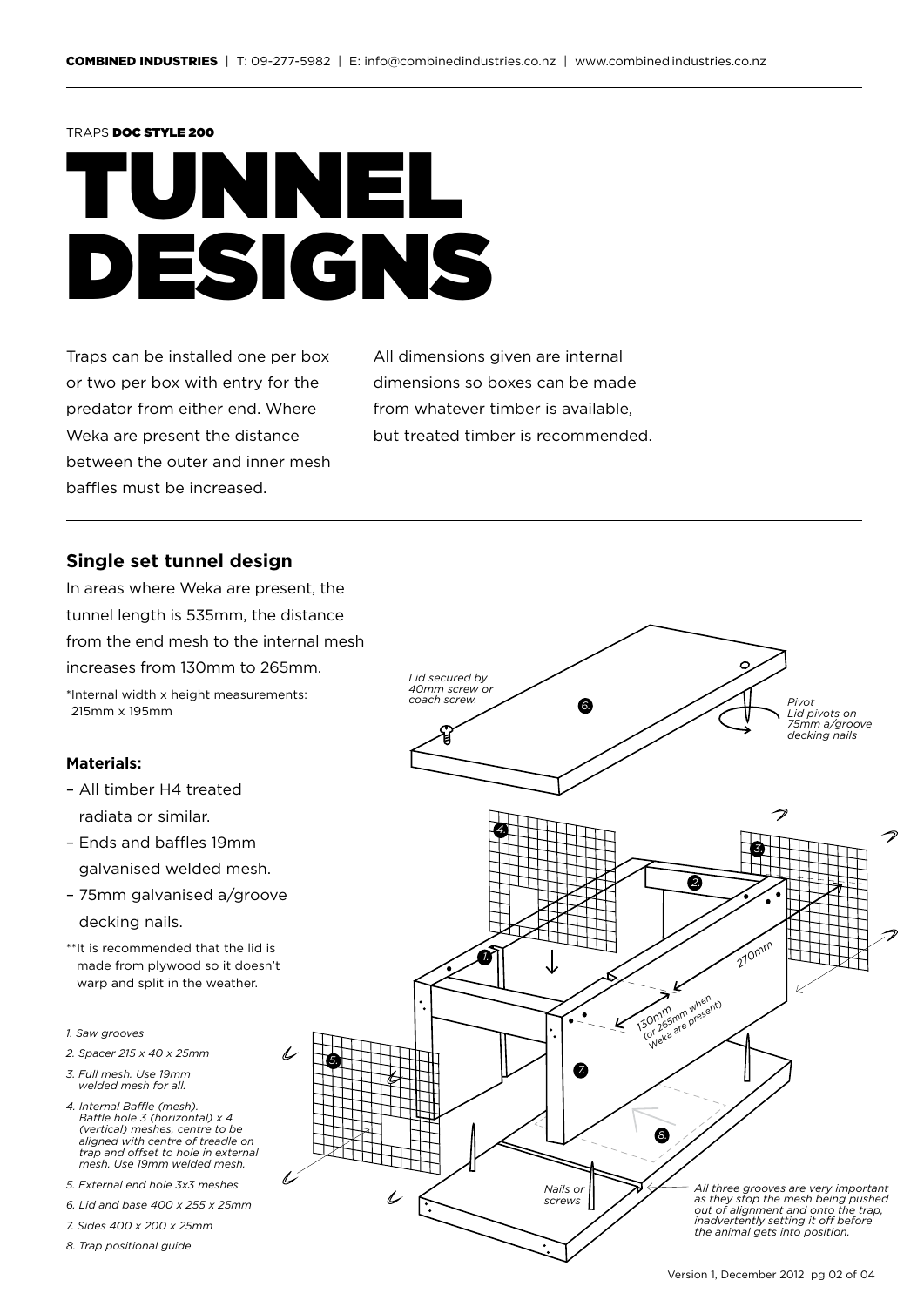#### TRAPS DOC STYLE 200

## UNNEL DESIGNS

## **Double set tunnel design**

In areas without Weka the double set tunnel is 680mm and where Weka are present the length becomes 950mm as the distance from the end mesh to the internal mesh increases from 130mm to 265mm.

\*Internal width x height measurements: 215mm x 195mm

#### **Materials:**



- Ends and baffles 19mm galvanised welded mesh.
- 75mm galvanised a/groove decking nails.
- \*\*It is recommended that the lid is made from plywood so it doesn't warp and split in the weather.

 $\epsilon$ 

*Pivot* 



- *2. Spacer 215 x 40 x 25mm*
- *3. Internal baffles (mesh). Baffle hole 3 (horizontal) x 4 (vertical) meshes, centre to be aligned with centre of treadle on trap and offset to hole in external mesh. Use 19mm welded mesh.*
- *4. External end holes, 3x3 meshes. Use 19mm welded mesh.*
- *5. Lid and base: 680 x 255 x 25mm (without Weka) 950 x 255 x 25mm (with Weka)*
- *6. Sides: 680 x 200 x 25mm (without Weka) 950 x 200 x 25mm (with Weka)*
- *7. Trap positional guide*
- *8. Common bait area*